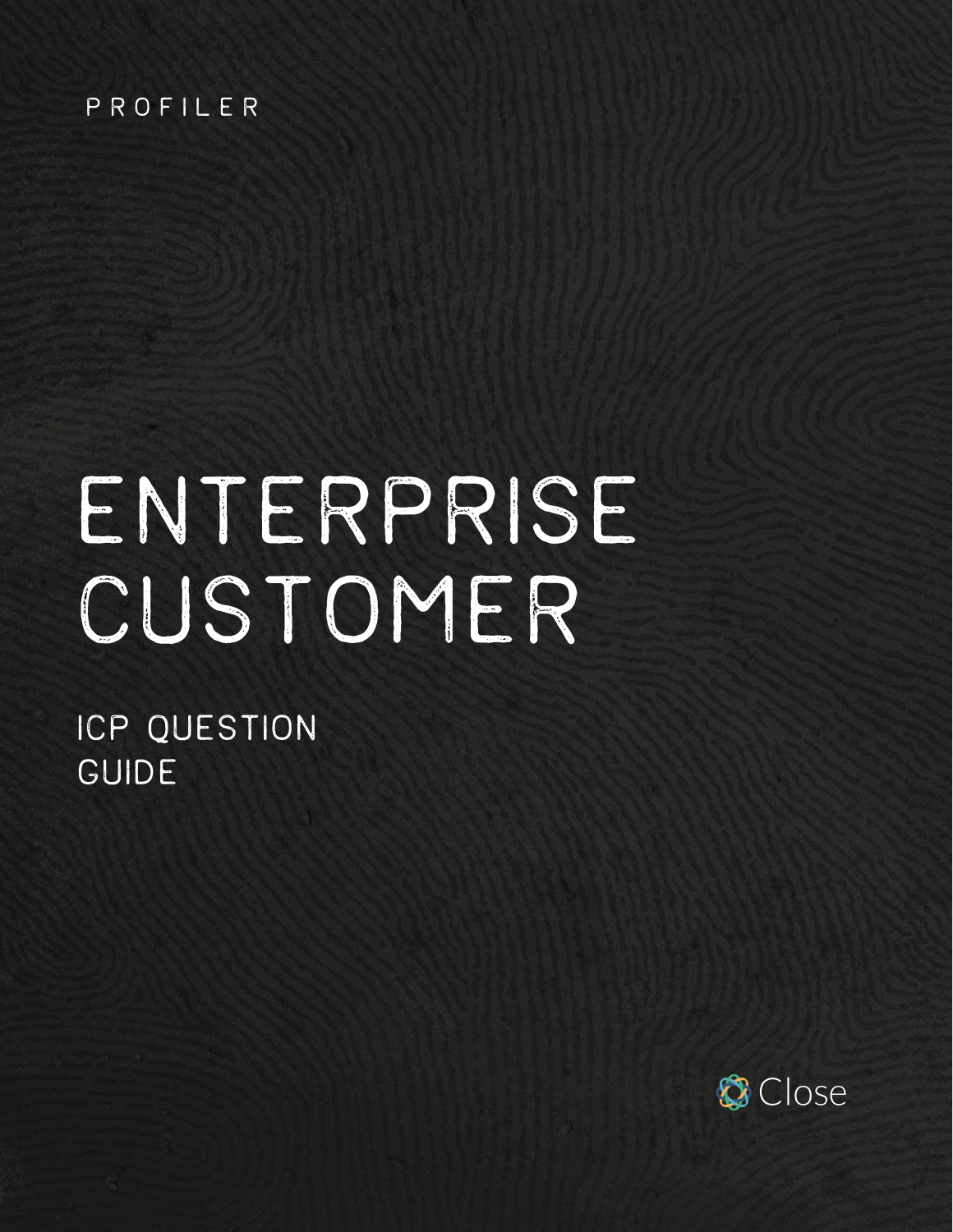#### Demographics and personal data

- **•** What's your age group?
- **•** What's your highest education level?
- **•** How long have you been working in [field]?
- **•** What's your job title?
- **•** What team do you work with?
- **•** Were you promoted from inside or moved from a different company?
- **•** How long have you been working with your company?
- **•** What tools do you use on the job every day?
- **•** What tools do you have access to but don't use very often?
- **•** Who do you report to?
- **•** How is your success at work measured?
- **•** Where do you go for information to solve problems at work?
- **•** How do you stay up-to-date with current news and updates in your industry?
- **•** What are your favorite groups (online or offline) to chat with peers and give and receive advice?
- **•** Is it your responsibility to search for new products or vendors for your team or company?
- **•** How do you search for new products or vendors for your team?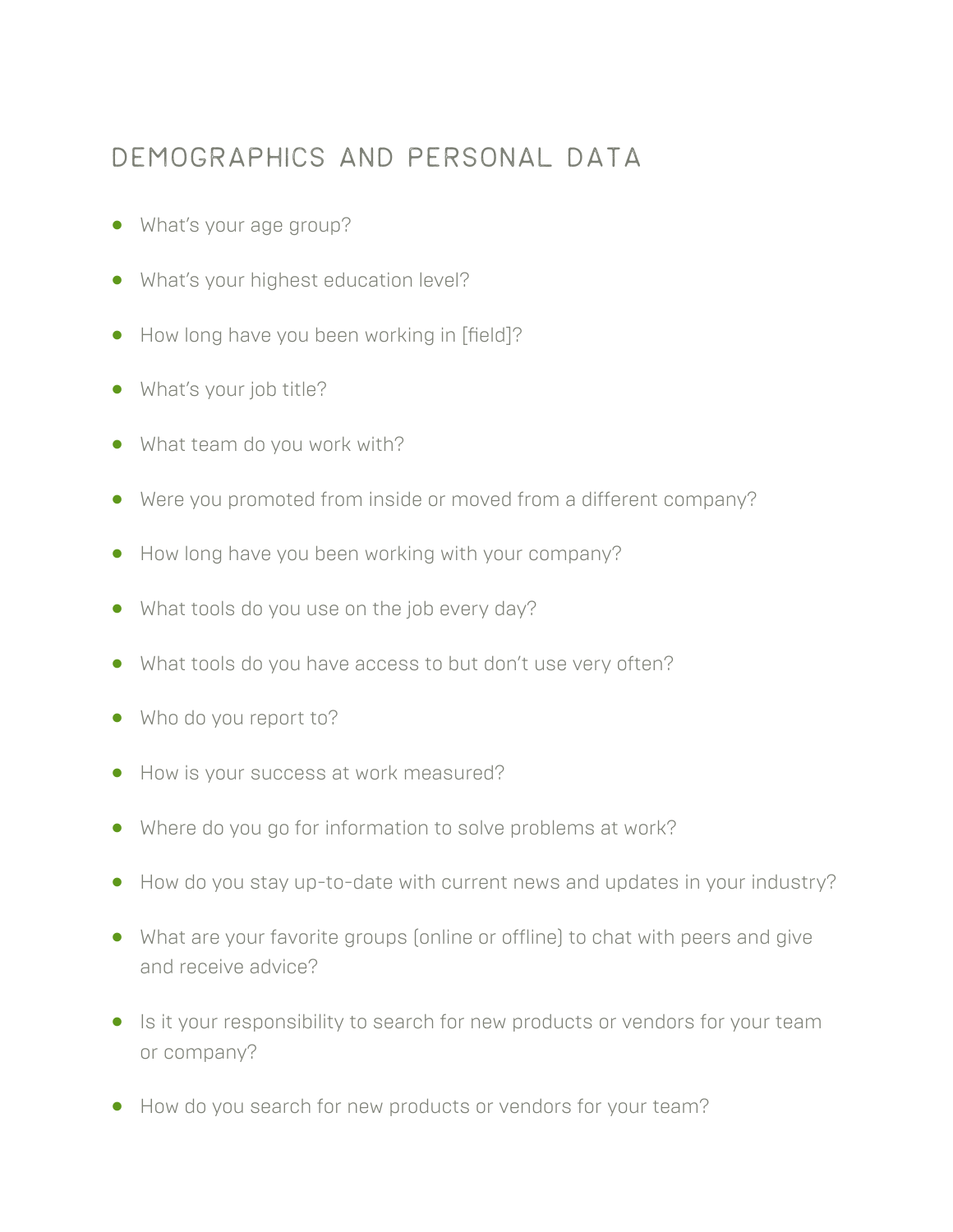## Company

- **•** What's your company size (number of employees)?
- **•** What is your industry?
- **•** Who is your main customer base?
- **•** How many branches does your company have?
- **•** Is your company international?

## Goals

- **•** What are your company's goals for this quarter or year?
- **•** What are your team's goals for this quarter or year?
- **•** What are your branch's goals for this quarter or year?
- **•** What are the company's long-term goals?
- **•** What are your team's long-term goals?
- **•** How does [your product] help your team, company, or branch reach those goals?

# Challenges and pain points

- **•** How have recent industry trends and world events affected your business?
- **•** What are the main challenges you face in reaching your goals?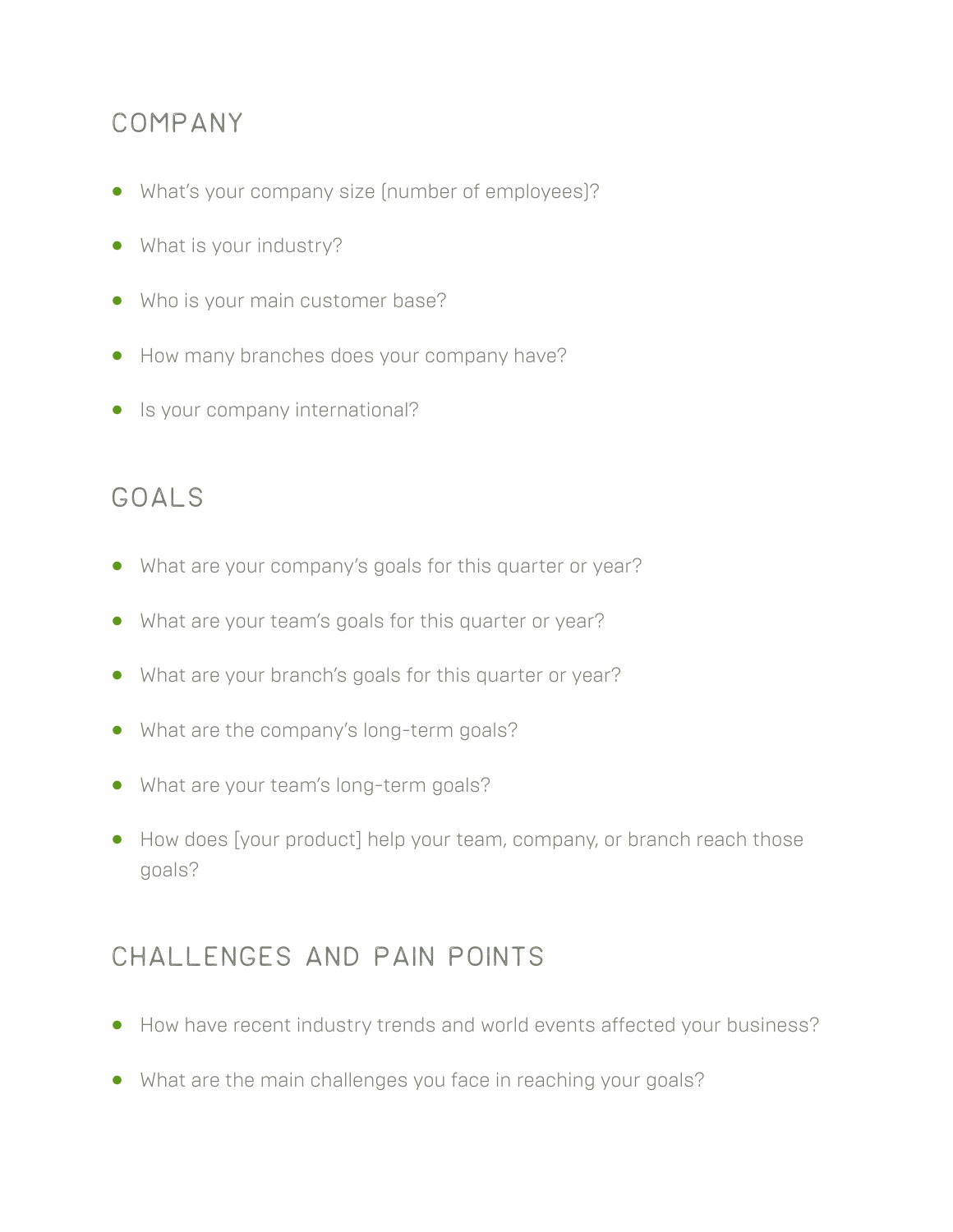- **•** What are the main challenges your team faces in reaching their goals?
- **•** What problems are affecting your team's ability to reach their goals?
- **•** How does [your product] help you overcome those challenges?
- **•** What challenges were you facing before you purchased [your product]?
- **•** What was your deadline to solve those main challenges/problems?
- **•** What was this challenge costing the company in dollars per month?
- **•** Who in your company or team was working to solve those issues?
- **•** What's one thing that could make your job easier or more enjoyable?
- **•** What's your least favorite part of your job?
- **•** What takes up the most time in your day?

# PRICE SENSITIVITY

- **•** How much budget does your team have for this type of product?
- **•** At what price would you consider a [type of product] to be so expensive that you would not consider buying it?
- **•** At what price would you consider a [type of product] to be so cheap that you doubt the quality of it?
- **•** At what price would you consider a [type of product] to be somewhat expensive, but still an option?
- **•** At what price would you consider a [type of product] to be a great deal?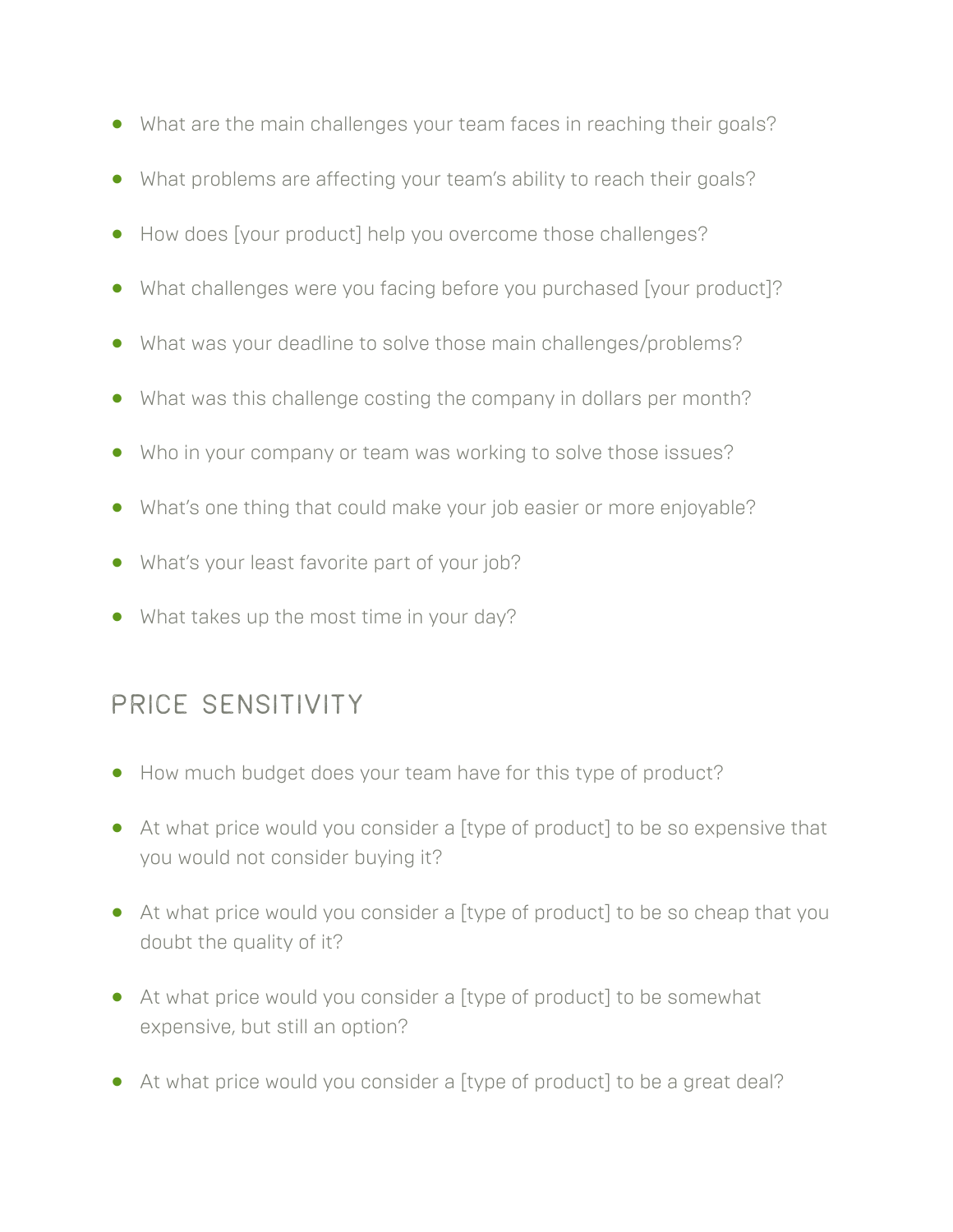# Decision factors and purchase process

- **•** Do you make all purchase decisions for your team?
- **•** If not, who makes purchase decisions for your team?
- **•** Where did you first hear about [your product]?
- **•** Why did you decide to purchase then?
- **•** Did you use another [type of product] before purchasing [your product]? If so, why did you switch?
- **•** How many people were involved in the decision to purchase [your product]?
- **•** What roles were involved in the decision process?
- **•** What other options were presented during the purchase process?
- **•** Who had the final word on whether or not to purchase?
- **•** How does this role measure the success of a purchase decision?
- **•** How did you decide which pricing plan was best for your business?
- **•** Did you need to change pricing plans?

### Common objections

- **•** What main concerns did you have about purchasing a [type of product]?
- **•** What were the main concerns of the other stakeholders and decisionmakers?